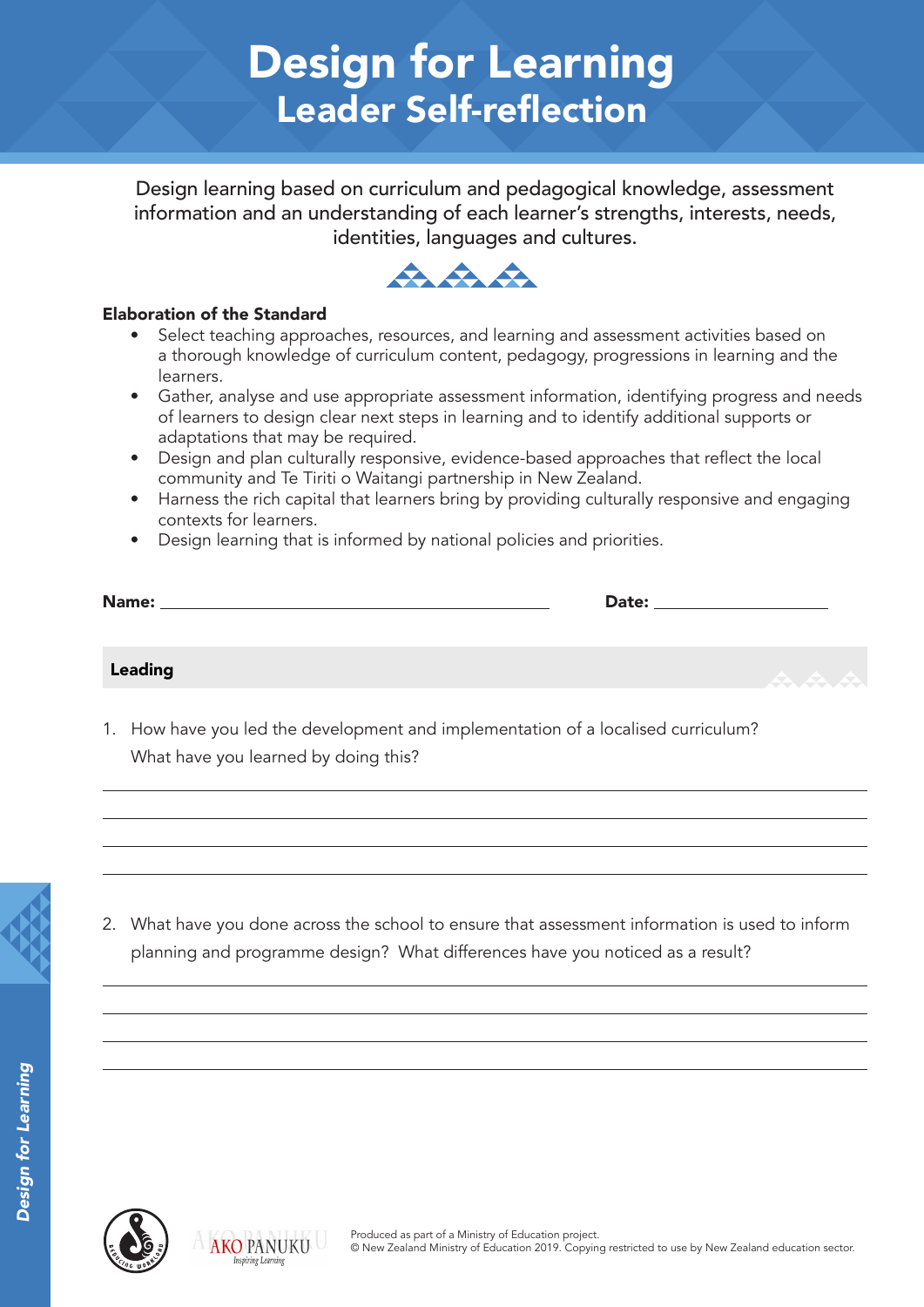### Design for Learning Leader Self-reflection



3. How have you ensured that your actions as a leader align with national priorities and policies?

#### Enabling

4. How often have you sat alongside staff and talked about student needs, strengths, progress and the next steps in their learning? What differences have your discussions with staff made to their planning?

5. How do you ensure that teachers have the knowledge they need (of the curriculum, pedagogy and their students) to design excellent teaching and learning programmes?



#### Role Modelling

6. What else do you do to guide teachers in designing programmes that meet the needs of students and your community?



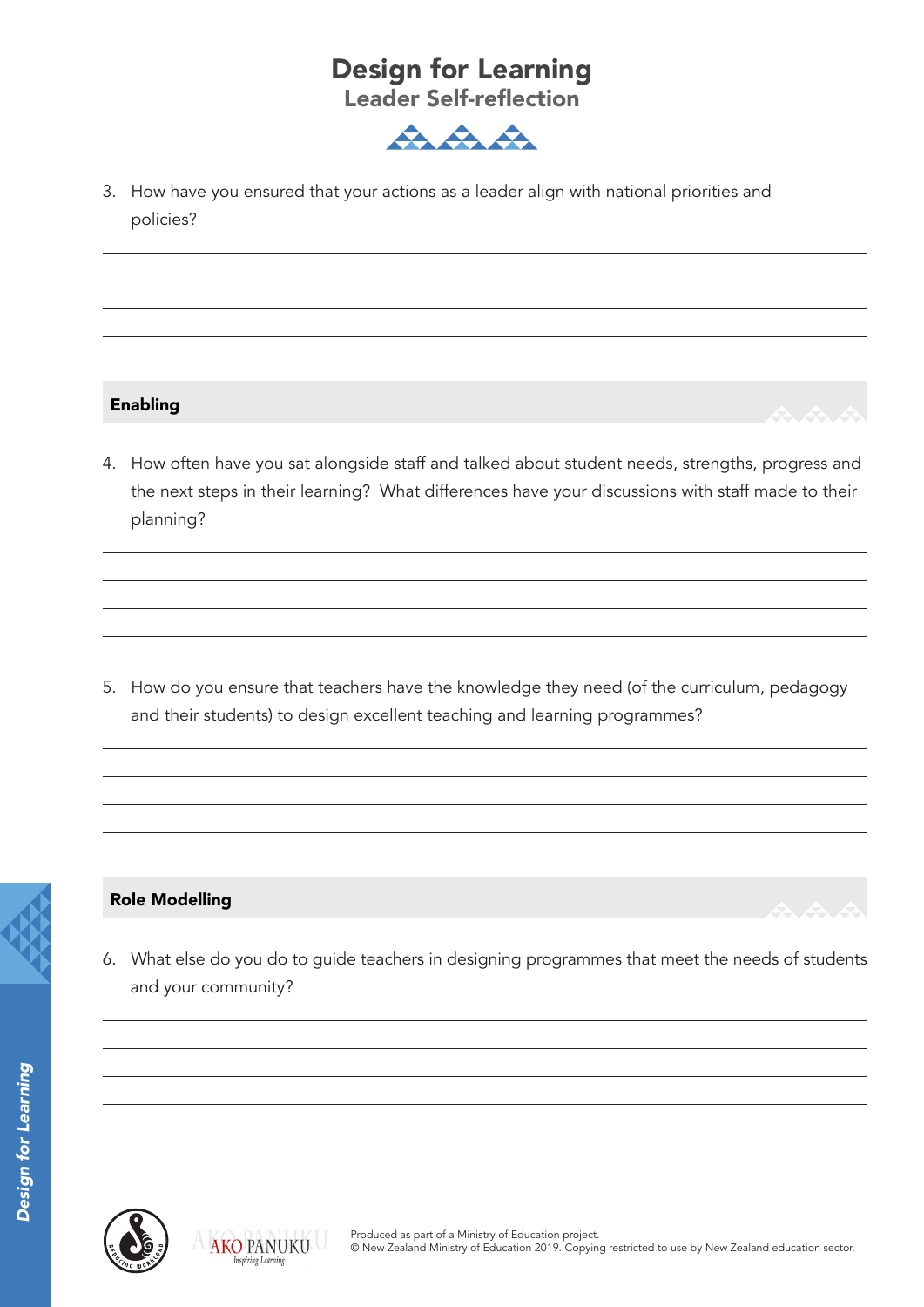## Design for Learning Leader Self-reflection



#### Next Steps



7. What would you like to focus on next to develop your leadership practice in relation to designing learning at your school? What will you do to achieve this?





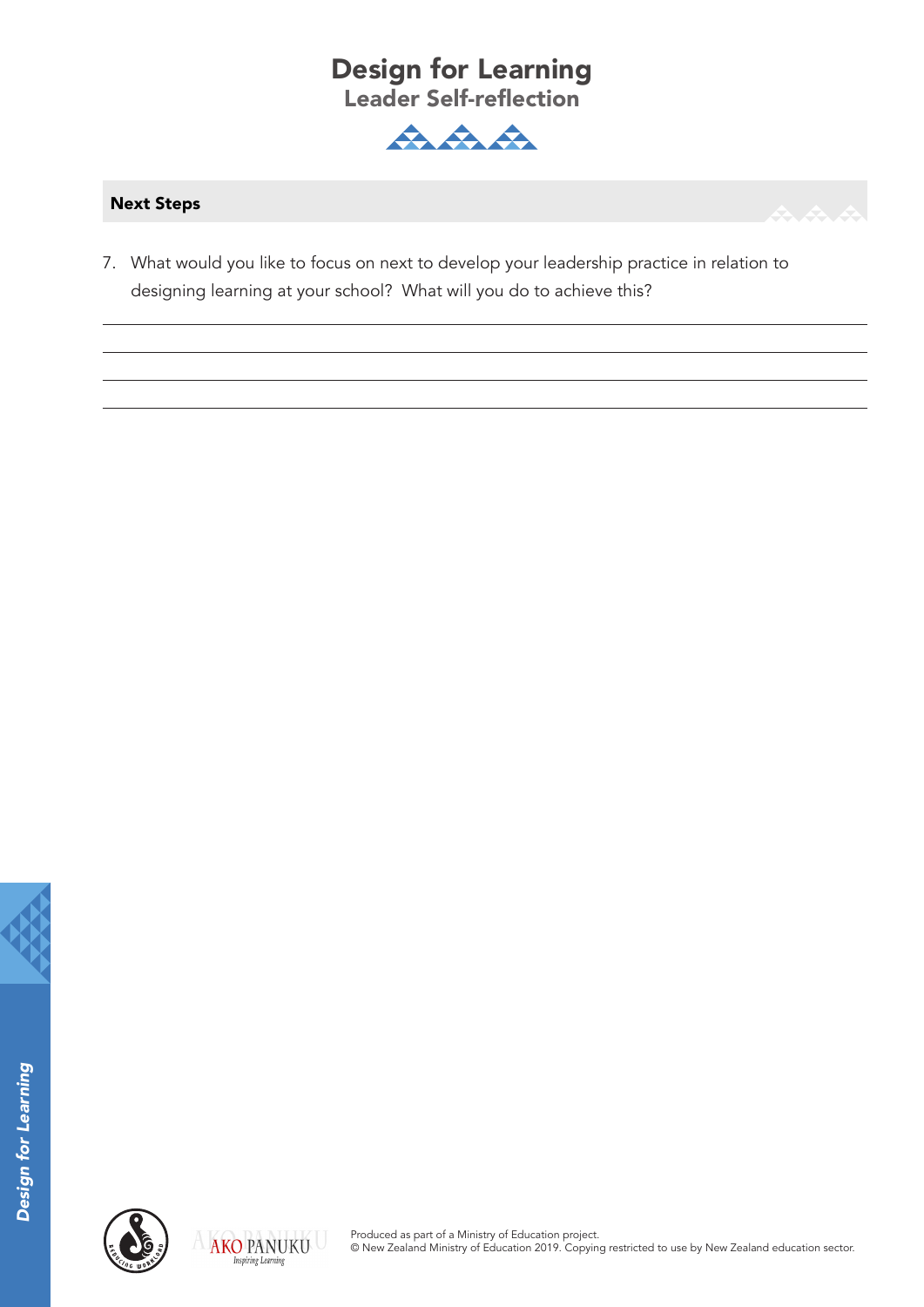## Te Hoahoa Akoranga Te Huritao Whaiaro a te Kaihautū

Me hoahoa ngā mahi akoranga e ai ki te marautanga me te whai mōhiotanga ki ngā tikanga whakaako, ki ngā kōrero aromatawai, ā, me te mārama ki ngā pūmanawa, ki ngā hiahia, ki ngā matea, ki te tuakiri, ki te reo me te ahurea o ia ākonga.

 $\triangle$   $\triangle$ 

#### Te Roanga atu o te Paerewa

- Me whiriwhiri i ngā huarahi whakaako, i ngā rauemi, ā, me ngā mahi akoranga, aromatawai, i runga o te matatau ki ngā kaupapa marautanga, ki ngā tikanga whakaako, ki ngā taumata akoranga, ā, ki ngā ākonga hoki.
- Me kohi, me tātari, ā, ka whakamahi i ngā kōrero aromatawai tōtika, hei tautuhi i te haere whakamua me ngā matea ako o ngā ākonga, kia mārama ai te whakahoahoa i ngā huarahi akoranga o muri iho, ā, hei tautuhi i ngā tūmomo tautoko me ngā whakarerekētanga rānei ka hiahiatia.
- Me hoahoa, ā, me whakamahere i ngā huarahi whai taunakitanga, ka mutu kei te hāngai tonu ki te ahurea, e kitea atu ai te hapori ā-rohe me te hononga pātui i raro o Te Tiriti o Waitangi, i Aotearoa.
- Me whītiki i ngā taonga whai painga ka mauria mai e ngā ākonga mā te whakarato taiao ahurea e rata ai, e whai wāhi atu ai ngā ākonga ki ēnei.
- Me mōhio ki ngā kaupapa here me ngā kaupapa matua ā-motu.

| <b>Tō Ingoa:</b> | Te Rā: |
|------------------|--------|
|                  |        |

#### Te Hautū, te Ārahi

1. Kua pēhea nei tō ārahi i te whanaketanga me te whakatinanatanga o tētahi marau ā-kura? He aha ngā mea kua ākona e koe i roto i ēnei mahi āu?



*Te Hoahoa Akoranga*

Te Hoahoa Akoranga

2. He aha ō mahi, i te kura nui tonu, e mātua whakamahia ai ngā pārongo aromatawai hei tohu i te āhua o ngā mahi whakamahere, hoahoa hōtaka? He aha ngā rerekētanga kua hua ake?



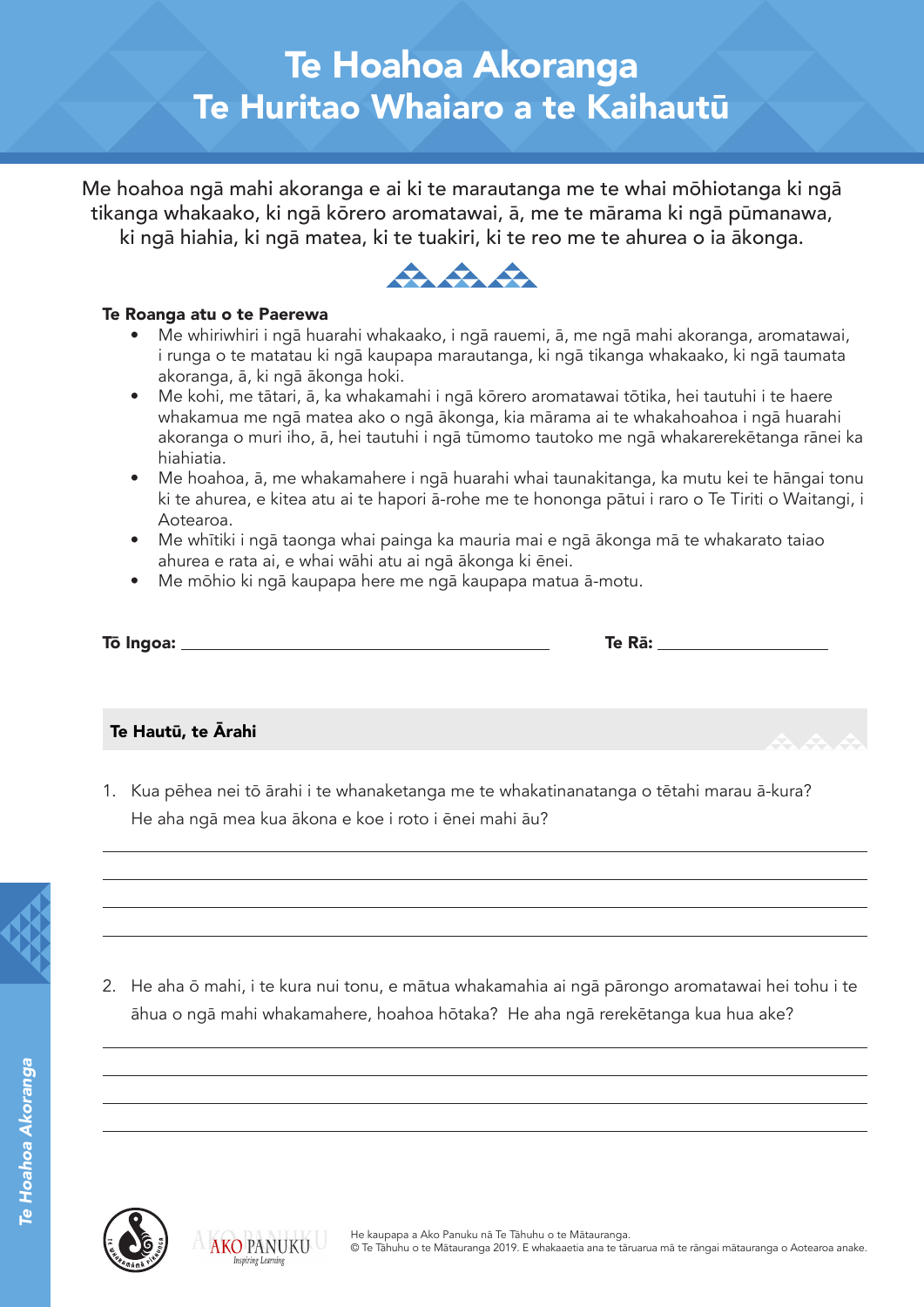## Te Hoahoa Akoranga Te Huritao Whaiaro a te Kaihautū



3. Kua pēhea nei tō whai kia āta tautoko ō mahi hautū i ngā whāinga tōmua me ngā kaupapa-here ā-motu?

#### Te Tautāwhi

4. He pēhea nei te auau o tō noho tahi ki ō kaimahi ki te kōrero mō ngā hiahia o ngā ākonga, ō rātou kahanga, te koke haere, me ngā takahanga whai i muri mō te wāhi ki tā rātou ako? He aha ngā hua kua puta i ō matapakinga ki ngā kaimahi mō te wāhi ki ā rātou mahi whakamahere?

5. He aha ō mahi e mātua whai ai ō kaiako i ngā mātauranga e tika ana (e pā ana ki te marautanga, ki ngā tikanga whakaako me ā rātou ākonga) e taea ai e rātou te whakatakoto hōtaka whakaako e kairangi ana?



*Te Hoahoa Akoranga*

Te Hoahoa Akoranga

#### Te Tū hei Tauira

6. He aha atu anō ō mahi hei arataki i ngā kaiako ki te hoahoa hōtaka e mātua whakatutuki ana i ngā hiahia o ngā ākonga me tō koutou hapori?





He kaupapa a Ako Panuku nā Te Tāhuhu o te Mātauranga. © Te Tāhuhu o te Mātauranga 2019. E whakaaetia ana te tāruarua mā te rāngai mātauranga o Aotearoa anake.